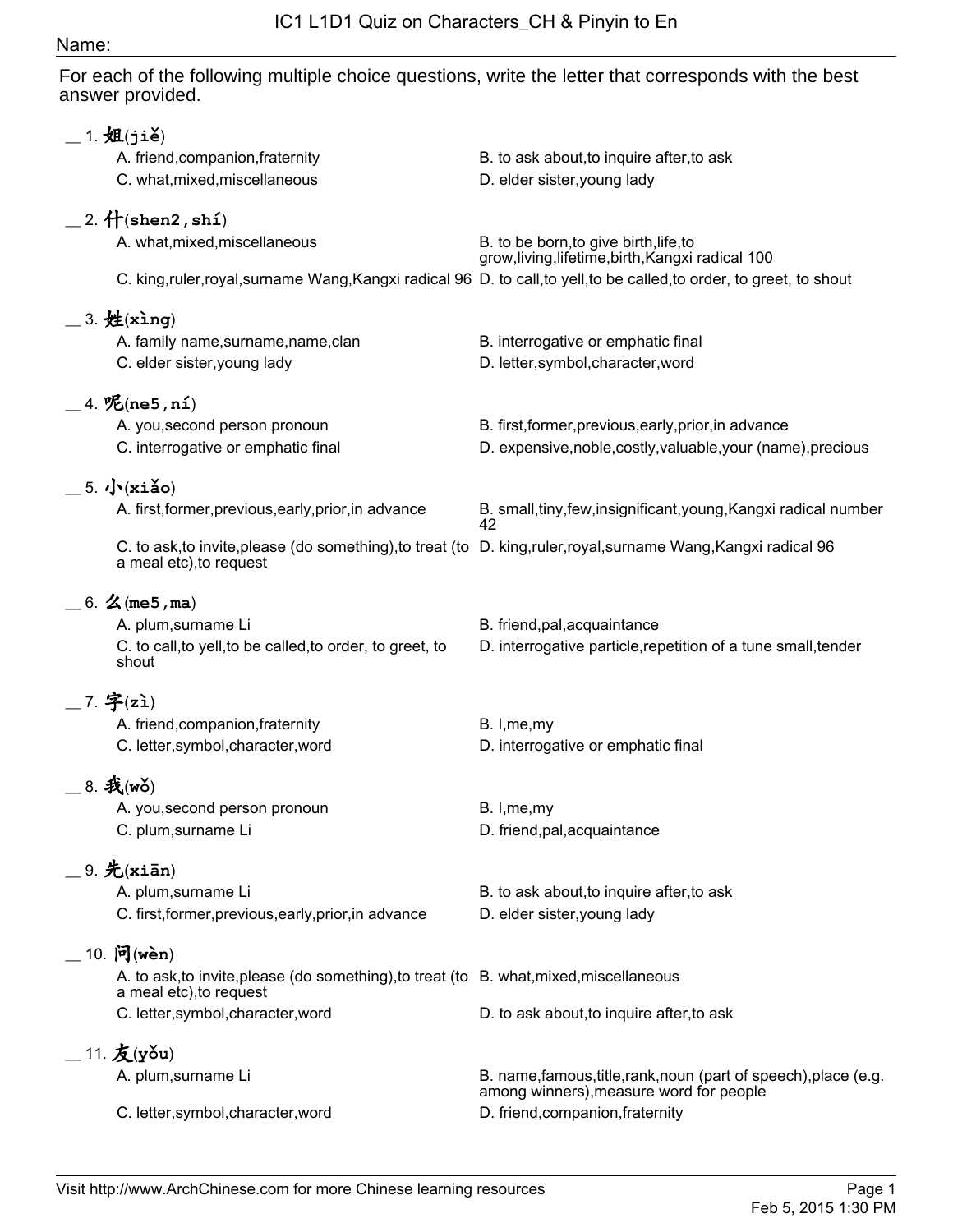## Name:

| $-$ 12. 请(qǐng)                                                                                                |                                                                                                             |
|----------------------------------------------------------------------------------------------------------------|-------------------------------------------------------------------------------------------------------------|
| A. small, tiny, few, insignificant, young, Kangxi radical<br>number 42                                         | B. what, mixed, miscellaneous                                                                               |
| C. letter, symbol, character, word                                                                             | D. to ask, to invite, please (do something), to treat (to a meal<br>etc), to request                        |
| 13. 生(shēng)                                                                                                   |                                                                                                             |
| A. to ask, to invite, please (do something), to treat (to<br>a meal etc), to request                           | B. to be born, to give birth, life, to<br>grow, living, lifetime, birth, Kangxi radical 100                 |
| C. interrogative particle, repetition of a tune<br>small, tender                                               | D. letter, symbol, character, word                                                                          |
| $\_$ 14. $\frac{2}{\pi}$ (guì)                                                                                 |                                                                                                             |
| A. friend, pal, acquaintance                                                                                   | B. small, tiny, few, insignificant, young, Kangxi radical number<br>42                                      |
| C. expensive, noble, costly, valuable, your<br>(name), precious                                                | D. what, mixed, miscellaneous                                                                               |
| $-15.$ $\mathbf{\hat{F}}(1\mathbf{1})$                                                                         |                                                                                                             |
| A. plum, surname Li                                                                                            | B. friend, companion, fraternity                                                                            |
| C. I, me, my                                                                                                   | D. elder sister, young lady                                                                                 |
| $=$ 16. $\mathbf{\hat{Z}}$ (ming)                                                                              |                                                                                                             |
| A. name, famous, title, rank, noun (part of<br>speech), place (e.g. among winners), measure word<br>for people | B. king, ruler, royal, surname Wang, Kangxi radical 96                                                      |
| C. family name, surname, name, clan                                                                            | D. interrogative or emphatic final                                                                          |
| $-$ 17. 悠(nín)                                                                                                 |                                                                                                             |
| A. good, well, nice, excellent,                                                                                | B. to ask, to invite, please (do something), to treat (to a meal<br>etc), to request                        |
| C. honorific for                                                                                               | D. to ask about, to inquire after, to ask                                                                   |
| $\_$ 18. $\mathbf{\tilde{\pm}}$ (wang2 , wàng)                                                                 |                                                                                                             |
| A. king,ruler,royal,surname Wang,Kangxi radical 96 B. first,former,previous,early,prior,in advance             |                                                                                                             |
| C. friend, pal, acquaintance                                                                                   | D. interrogative or emphatic final                                                                          |
| $-$ 19. 머 $($ jiào)                                                                                            |                                                                                                             |
| A. to call, to yell, to be called, to order, to greet, to<br>shout                                             | B. first, former, previous, early, prior, in advance                                                        |
| C. friend, pal, acquaintance                                                                                   | D. name, famous, title, rank, noun (part of speech), place (e.g.<br>among winners), measure word for people |
| $\_$ 20. 你(nǐ)                                                                                                 |                                                                                                             |
| A. first, former, previous, early, prior, in advance                                                           | B. to ask, to invite, please (do something), to treat (to a meal<br>etc), to request                        |
| C. I, me, my                                                                                                   | D. you, second person pronoun                                                                               |
| $\_$ 21. $J\!\!H$ (péng)                                                                                       |                                                                                                             |
| A. good, well, nice, excellent,                                                                                | B. friend, pal, acquaintance                                                                                |
| C. plum, surname Li                                                                                            | D. what, mixed, miscellaneous                                                                               |
|                                                                                                                |                                                                                                             |